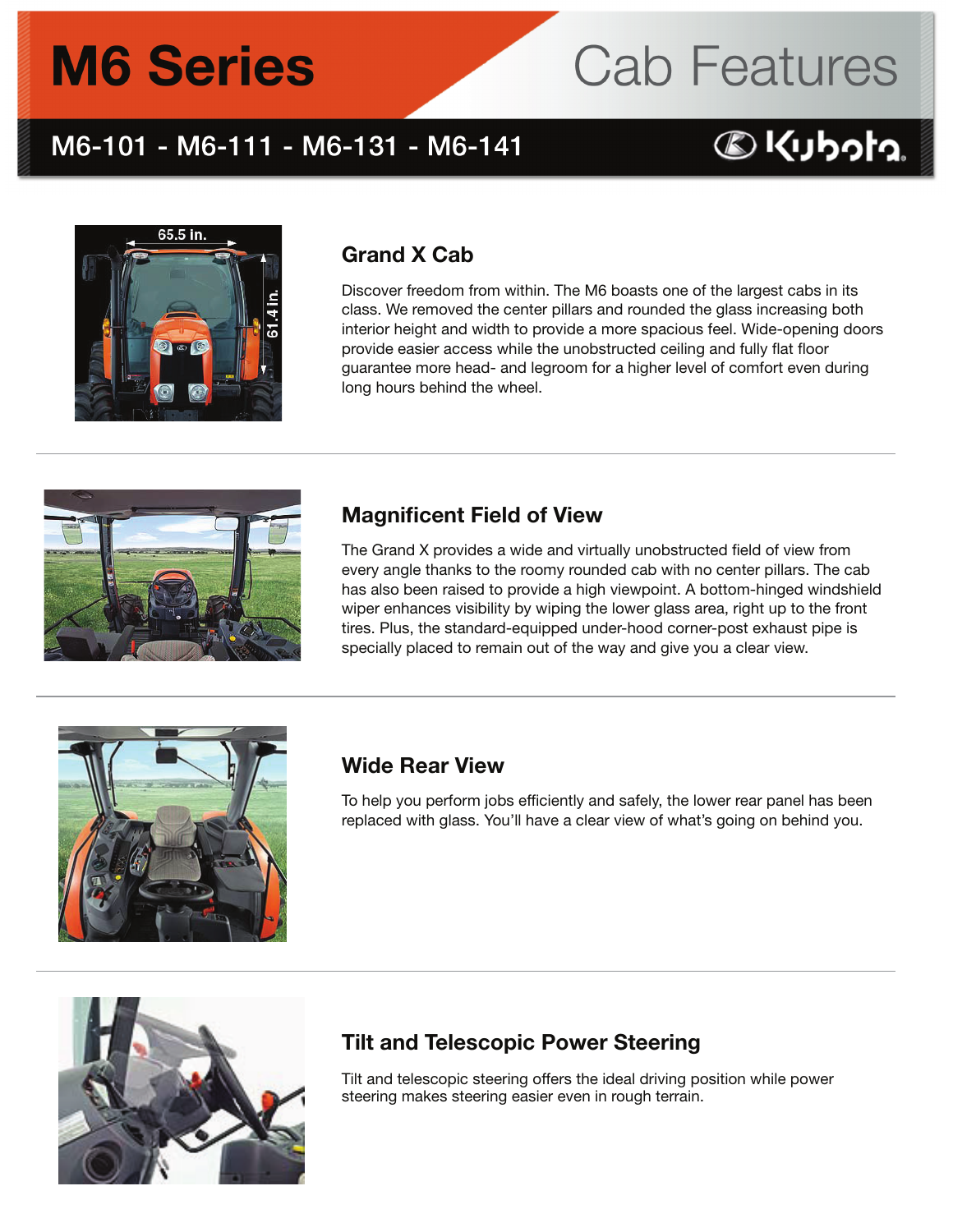# **M6 Series**



### M6-101 - M6-111 - M6-131 - M6-141

## **BKUbota**



#### Deluxe Air-Ride Seat

All M6 Series tractors are equipped with a reclining and automatic height and weight control Air-ride seat that's especially designed to absorb shock and reduce operator fatigue.



#### Deluxe Heating and Air Conditioner

The rounded cab and strategically placed ventilation ducts optimize airflow for year-round comfort.



#### Roof Panel

The M6's roof panel offers a clear view above making it especially handy when raising the front loader. The roof is also tilt adjustable for fresh-air ventilation.



#### Instructor's Seat (Optional)

Kubota also offers an optional instructor seat, which is useful when giving tutorials to new operators. Spaciousness is still maintained even with the seat unfolded.